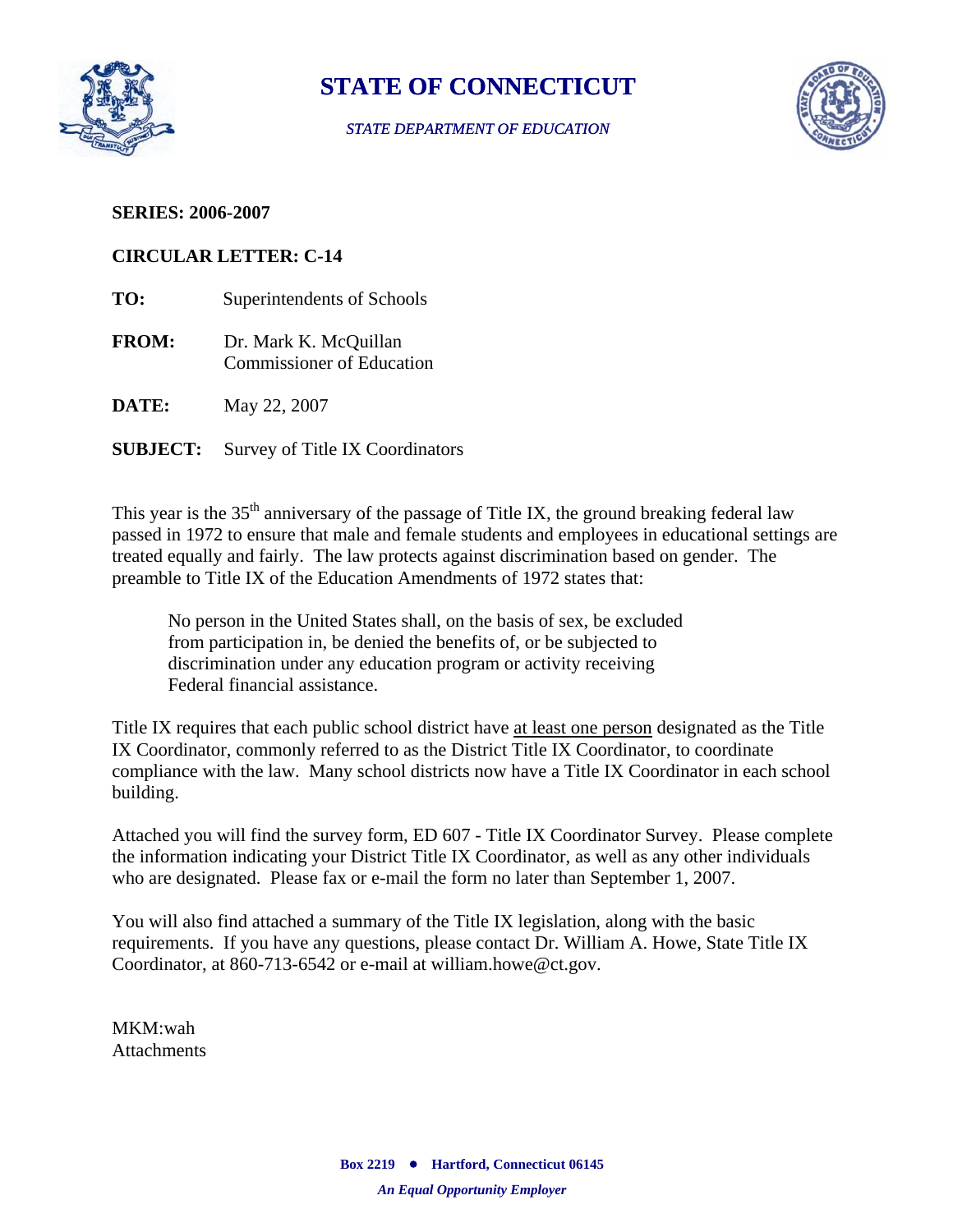# Connecticut State Department of Education **TITLE IX COORDINATOR SURVEY 2007-2008**

| current: http://www.ct.gov/sde/TitlelX |                                                                                                |                                                             | $\Box$ I have checked the following website and all information listed on the site for my district is |  |
|----------------------------------------|------------------------------------------------------------------------------------------------|-------------------------------------------------------------|-------------------------------------------------------------------------------------------------------|--|
|                                        |                                                                                                |                                                             |                                                                                                       |  |
|                                        | School District:                                                                               |                                                             | Confirmed by: Name (print): Date: Date: Date: Date:                                                   |  |
| E-mail:                                |                                                                                                | <u> 1989 - Johann Barnett, fransk politik (d. 1989)</u>     |                                                                                                       |  |
|                                        |                                                                                                | <b>NEW INFORMATION OR CORRECTIONS</b>                       |                                                                                                       |  |
| PLEASE PRINT OR TYPE                   |                                                                                                |                                                             |                                                                                                       |  |
|                                        |                                                                                                |                                                             |                                                                                                       |  |
|                                        |                                                                                                |                                                             |                                                                                                       |  |
|                                        |                                                                                                |                                                             | School/Institution:                                                                                   |  |
|                                        | District Code:                                                                                 |                                                             |                                                                                                       |  |
| <b>Mailing Address:</b>                |                                                                                                | (Town) (Town)                                               |                                                                                                       |  |
|                                        | (Street)                                                                                       |                                                             | (State) (Zip)                                                                                         |  |
|                                        |                                                                                                |                                                             |                                                                                                       |  |
|                                        |                                                                                                |                                                             | E-Mail Address:                                                                                       |  |
| This person is the (check box):        |                                                                                                |                                                             |                                                                                                       |  |
| District Title IX Coordinator          |                                                                                                |                                                             |                                                                                                       |  |
|                                        | Building Title IX Coordinator (indicate school) _________________________________ School Code: |                                                             |                                                                                                       |  |
|                                        | PLEASE E-MAIL OR FAX THIS FORM to:                                                             |                                                             |                                                                                                       |  |
|                                        |                                                                                                | William A. Howe, Ed.D.<br><b>State Title IX Coordinator</b> |                                                                                                       |  |

Connecticut State Department of Education, Bureau of Educational Equity Fax: 860-713-7496 E-mail: william.howe@ct.gov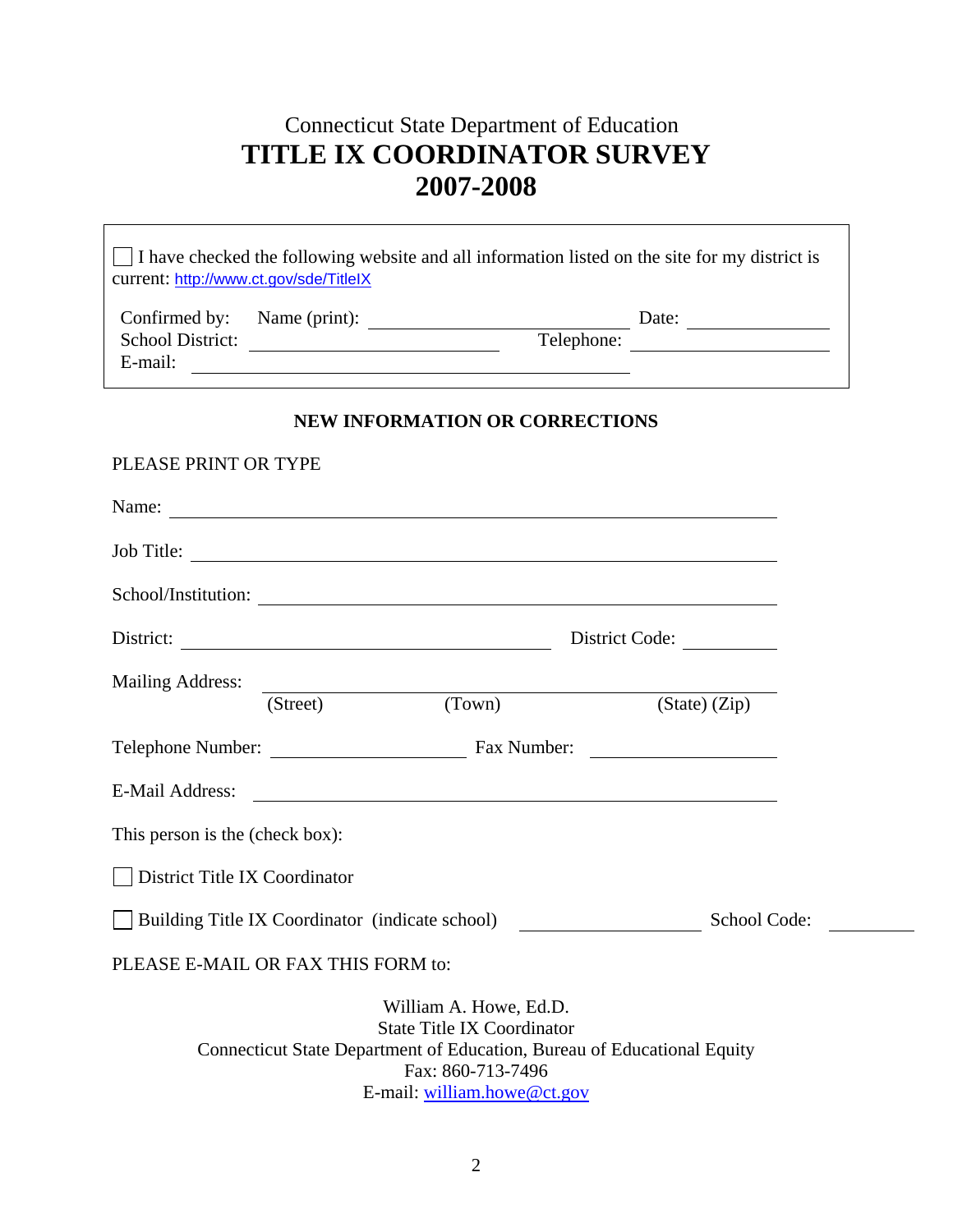#### **What is Title IX?**

Title IX is a federal law that was passed in 1972 to ensure that male and female students and employees in educational settings are treated equally and fairly. It protects against discrimination based on gender. The preamble to Title IX of the Education Amendments of 1972 states that:

"No person in the United States shall, on the basis of sex, be excluded from participation in, be denied the benefits of, or be subjected to discrimination under any education program or activity receiving Federal financial assistance".

Title IX requires that each school district have at least one person designated as the Title IX Coordinator.

#### **From the regulations governing Title IX of the Education Amendments of 1972:**

#### **106.8 Designation of responsible employee and adoption of grievance procedures.**

 (a) *Designation of responsible employee.* Each recipient shall designate at least one employee to coordinate its efforts to comply with and carry out its responsibilities under this part, including any investigation of any complaint communicated to such recipient alleging its noncompliance with this part or alleging any actions which would be prohibited by this part. The recipient shall notify all its students and employees of the name, office address and telephone number of the employee or employees appointed pursuant to this paragraph.

 (b) *Complaint procedure of recipient.* A recipient shall adopt and publish grievance procedures providing for prompt and equitable resolution of student and employee complaints alleging any action which would be prohibited by this part.

(Authority: Secs. 901, 902, Education Amendments of 1972, 86 Stat. 373, 374; 20 U.S.C. 1681, 1682)

### **106.9 Dissemination of policy.**

 (a) *Notification of policy.* (1) Each recipient shall implement specific and continuing steps to notify applicants for admission and employment, students and parents of elementary and secondary school students, employees, sources of referral of applicants for admission and employment, and all unions or professional organizations holding collective bargaining or professional agreements with the recipient, that it does not discriminate on the basis of sex in the educational program or activity which it operates, and that it is required by Title IX and this part not to discriminate in such a manner. Such notification shall contain such information and be made in such manner as the Assistant Secretary finds necessary to apprise such persons of the protections against discrimination assured them by Title IX and this part, but shall state at least that the requirement not to discriminate in the education program or activity extends to employment therein, and to admission thereto unless Subpart C does not apply to the recipient,